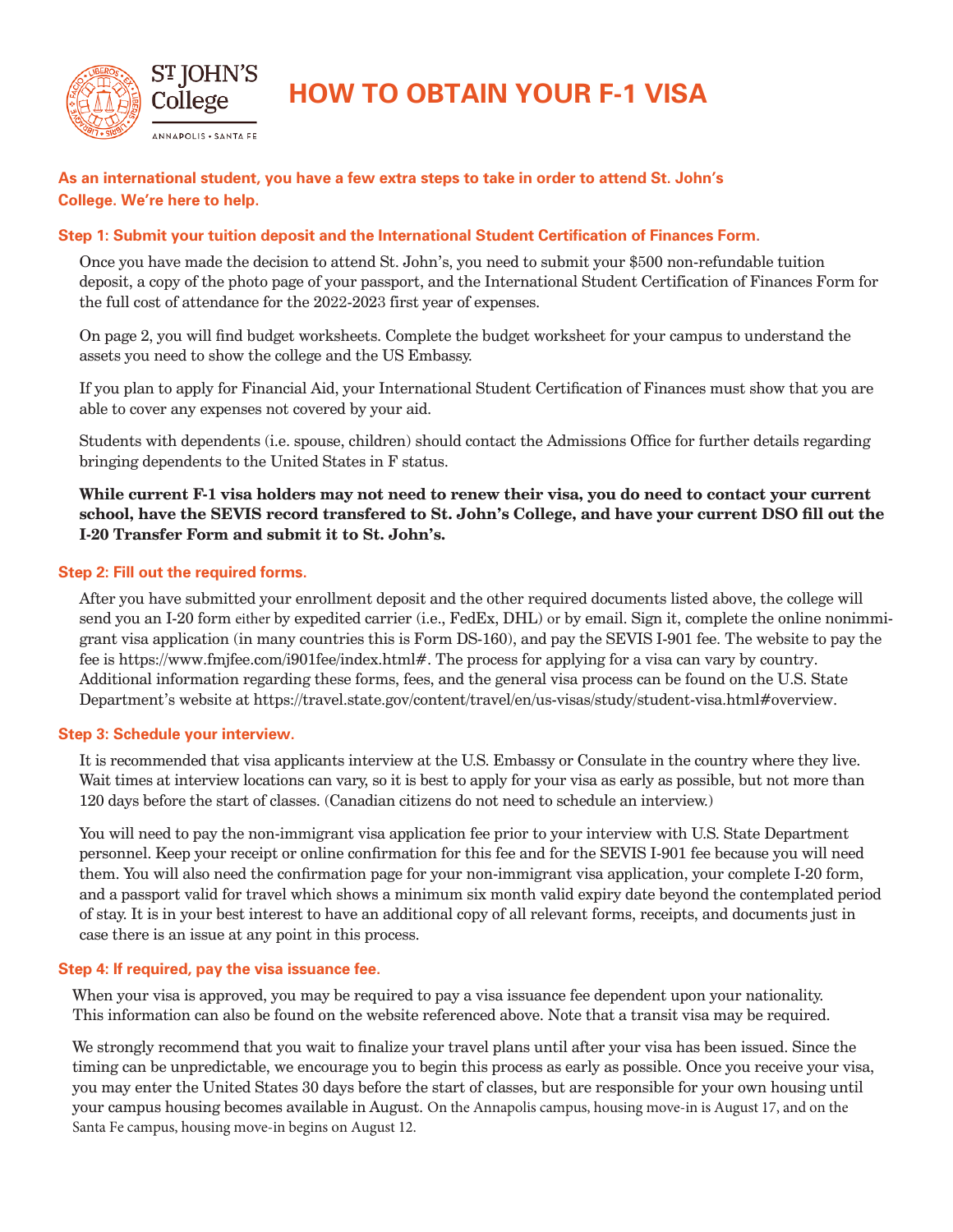# **BUDGET WORKSHEET**

### **SANTA FE**

**To calculate how much money you need to have available to receive a F-1 Visa, use your financial aid award to fill out the following worksheet:**

| <b>BUDGET CATEGORY</b>                   | <b>AMOUNT</b> | <b>FIRST: ADD UP YOUR AID:</b>                                          |        |          |
|------------------------------------------|---------------|-------------------------------------------------------------------------|--------|----------|
| <b>TUITION &amp; FEES</b>                | \$36,770      | Scholarships                                                            |        |          |
| ROOM & BOARD                             | \$14,710      | Grants                                                                  | $^{+}$ |          |
| <b>HEALTH INSURANCE</b>                  | \$1,664       | Work Study*                                                             | $^{+}$ |          |
| <b>BOOKS &amp; SUPPLIES</b>              | \$410         | <b>Total Aid</b>                                                        | $=$    |          |
| PERSONAL                                 | \$400         | <b>SECOND:</b> SUBTRACT THE TOTAL AID FROM THE TOTAL COST OF ATTENDANCE |        |          |
| <b>TRANSPORTATION</b>                    | \$600         | <b>TOTAL COST OF ATTENDANCE</b>                                         |        | \$55,074 |
| <b>HEALTH OFFICE FEE</b>                 | \$520         | <b>Total Aid</b>                                                        |        |          |
| <b>TOTAL COST OF ATTENDANCE \$55,074</b> |               | Minimum Amount of Required Financial Support =                          |        |          |

\*Work Study is paid to students based on hourly employment. It will not be deducted from your bill when you pay your balance for the term.

#### **ANNAPOLIS**

-

**To calculate how much money you need to have available to receive a F-1 Visa, use your financial aid award to fill out the following worksheet:**

| <b>BUDGET CATEGORY</b>           | <b>AMOUNT</b> | <b>FIRST: ADD UP YOUR AID:</b>                                          |           |          |  |
|----------------------------------|---------------|-------------------------------------------------------------------------|-----------|----------|--|
| <b>TUITION &amp; FEES</b>        | \$36,770      | Scholarships                                                            |           |          |  |
| ROOM & BOARD                     | \$14,270      | Grants                                                                  | $\ddot{}$ |          |  |
| <b>HEALTH INSURANCE</b>          | \$2,634       | Work Study*                                                             | $^{+}$    |          |  |
| <b>BOOKS &amp; SUPPLIES</b>      | \$500         | <b>Total Aid</b>                                                        | $=$       |          |  |
| PERSONAL                         | \$400         | <b>SECOND:</b> SUBTRACT THE TOTAL AID FROM THE TOTAL COST OF ATTENDANCE |           |          |  |
| <b>TRANSPORTATION</b>            | \$600         | <b>TOTAL COST OF ATTENDANCE</b>                                         |           | \$55,694 |  |
| <b>HEALTH OFFICE FEE</b>         | \$520         | <b>Total Aid</b>                                                        |           |          |  |
| TOTAL OCCT OF ATTENDANCE AFF COA |               | Minimum Amount of Required Financial Support =                          |           |          |  |

**TOTAL COST OF ATTENDANCE \$55,694**

 $^*$ Work Study is paid to students based on hourly employment. It will not be deducted from your bill when you pay your balance for the term.

## **DO NOT FORGET TO PROVIDE THE FOLLOWING ITEMS:**

- $\Box$  \$500 TUITION DEPOSIT
- $\Box$  A PERMANENT ADDRESS OUTSIDE THE UNITED STATES (SECTION A)
- THE PHOTO PAGE OF A VALID PASSPORT
- $\Box$  BANK STATEMENT(S) FROM ALL SOURCES PROVIDING FUNDS FOR YOUR EDUCATION
- $\Box$  A SPONSOR SIGNATURE FOR EACH PERSON PROVIDING FUNDS FOR YOUR EDUCATION (SECTION C)
- $\Box$  A COPY OF YOUR CURRENT US VISA (IF APPLICABLE)
- o A COPY OF YOUR CURRENT I-20 (IF APPLICABLE)
- THE COMPLETED I-20 TRANSFER FORM (IF APPLICABLE)